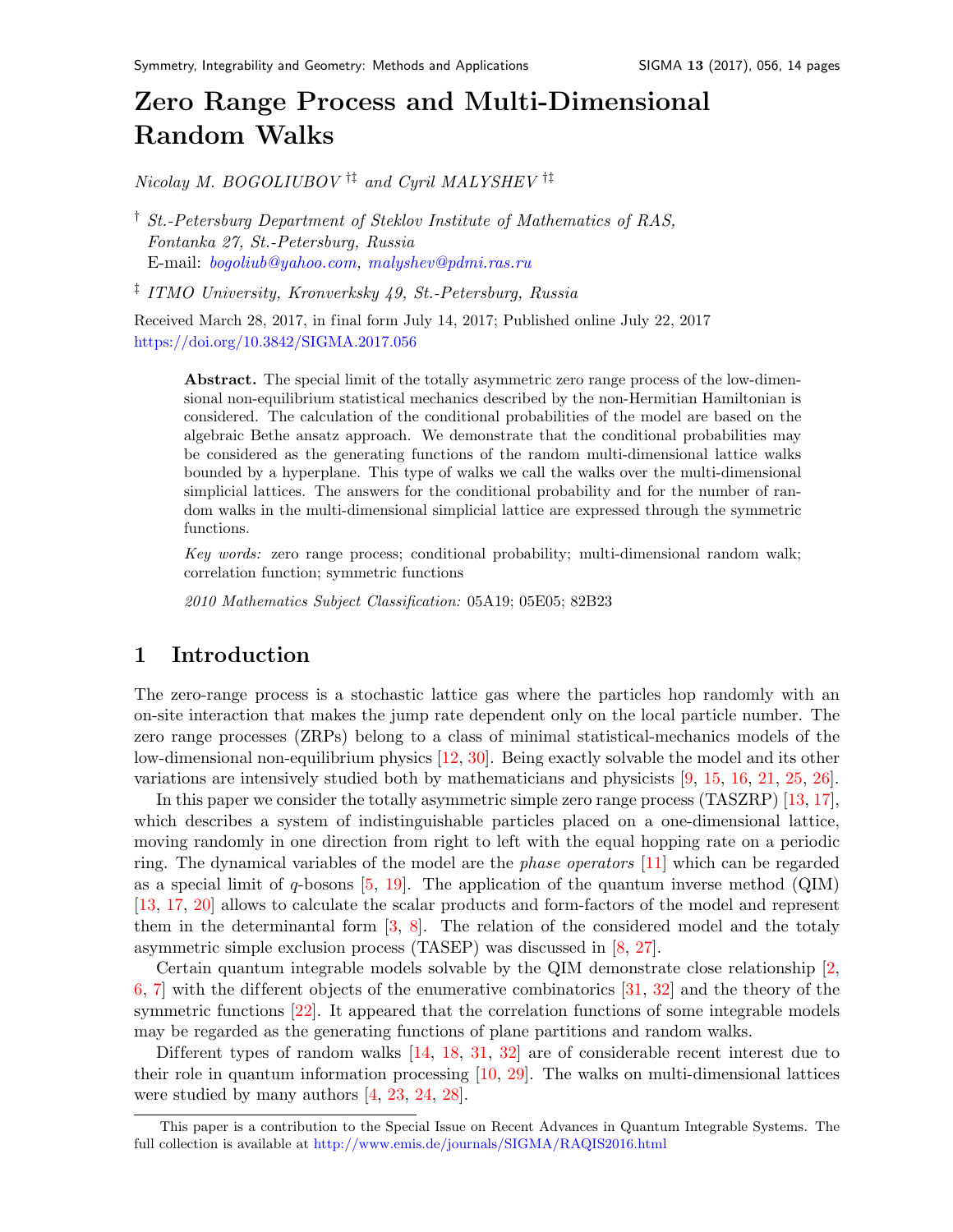In this paper we shall calculate the conditional probability of the model and reveal its connection with the generating function of the lattice paths on multi-dimensional oriented lattices bounded by a hyperplane.

The layout of the paper is as follows. In the introductory Section [2](#page-1-0) we give the definition of the TASZRP. The solution of the model by QIM is presented in Section [3.](#page-4-0) In Section [4](#page-6-0) conditional probability is calculated. The random walks over the M-dimensional oriented simplicial lattice with retaining boundary conditions are introduced and the connection of their generating function with the conditional probability is established.

#### <span id="page-1-0"></span>2 Totally asymmetric simple zero range hopping model

Consider a system with N particles on a periodic one-dimensional lattice of length  $M + 1$ , i.e., on a ring, where sites m and  $m + M + 1$  are identical. Each site of a lattice contains arbitrary number of particles. The particles evolve with the following dynamics rule: during the time interval  $[t, t + dt]$  a particle on a site i jumps with probability dt to the neighbouring site  $i + 1$ . There are no restrictions on the number of particles on a lattice site.



<span id="page-1-2"></span><span id="page-1-1"></span>Figure 1. Totally asymmetric simple zero range process.

A configuration C of the system is characterized by the list of all possible arrangements of N particles amongst the  $M + 1$  available sites. The total number of configurations is, therefore,

$$
\Omega = \frac{(N+M)!}{(N)!(M)!}.
$$
\n(2.1)

The probability  $P_t(C)$  of finding the system in configuration C at time t satisfies the master equation

$$
\frac{\mathrm{d}P_t(C)}{\mathrm{d}t} = \mathcal{M}P_t(C),\tag{2.2}
$$

where M is the Markov matrix of the size  $\Omega \times \Omega$ . For  $C \neq C'$  the entry  $\mathcal{M}(C', C)$  is the transition rate from  $C$  to  $C'$ . It is equal to unity, if the transition is allowed, and is zero otherwise. The diagonal entry  $-\mathcal{M}(C, C)$  is equal to the number of *occupied* sites in the configuration C. The elements of the columns and rows of  $\mathcal M$  add up to zero and total probability is conserved

$$
\sum_C P_t(C) = 1.
$$

The process described is stochastic, the unique stationary state of this system being the one, in which all  $\Omega$  different configurations C have equal weight.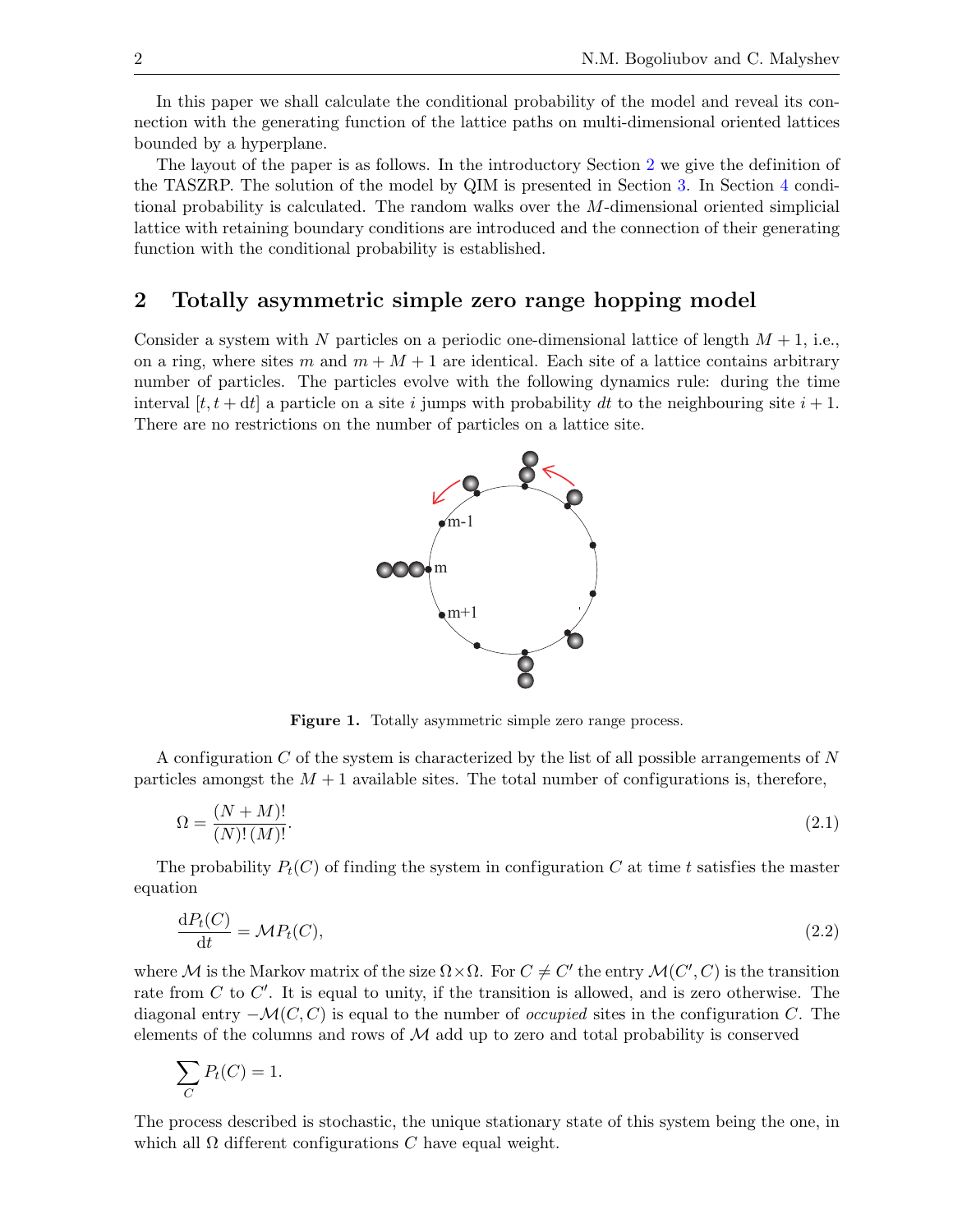A configuration C is represented by the sequence  $(n_0, n_1, \ldots, n_M)$  of occupation numbers  $n_j$ , satisfying the condition  $0 \leq n_0, n_1, \ldots, n_M \leq N$ ,  $n_0 + n_1 + \cdots + n_M = N$ . We can rewrite the master equation  $(2.2)$  for the TAZRP in the form

<span id="page-2-0"></span>
$$
\frac{\mathrm{d}}{\mathrm{d}t}P_t(n_0,\ldots,n_M) = \sum_{m=0}^{M} P_t(n_0,\ldots,n_m+1,n_{m+1}-1,\ldots,n_M) - KP_t(n_0,\ldots,n_M),
$$
\n(2.3)

where K is the number of occupied sites in the configuration  $(n_0, n_1, \ldots, n_M)$ , i.e., the number of  $n_j \neq 0$ . This equation has to be supplemented by the condition that  $P_t(n_0, \ldots, n_M) = 0$ , if at least one of the  $n_j < 0$ .

To formulate the dynamic of the system in terms of a quantum mechanical model we denote a particle configuration as a Fock vector  $|n_0, \ldots, n_M\rangle$  and define a probability vector

$$
|P_t\rangle = \sum_{\substack{0 \le n_0, n_1, \dots, n_M \le N \\ n_0 + n_1 + \dots + n_M = N}} P_t(n_0, \dots, n_M) |n_0, \dots, n_M\rangle,
$$

where  $P_t(n_0, \ldots, n_M)$  are the probabilities of configuration  $(n_0, \ldots, n_M)$ . The generator of the master equation  $(2.3)$  may be written as

<span id="page-2-1"></span>
$$
H = \sum_{m=0}^{M} (\phi_m \phi_{m+1}^{\dagger} - \phi_m^{\dagger} \phi_m) = \sum_{m=0}^{M} (\phi_{m+1}^{\dagger} - \phi_m^{\dagger}) \phi_m.
$$
 (2.4)

Here, the phase operators  $\phi_n, \phi_n^{\dagger}$  were introduced. They satisfy commutation relations

$$
[\hat{N}_i, \phi_j] = -\phi_i \delta_{ij}, \qquad [\hat{N}_i, \phi_j^{\dagger}] = \phi_i^{\dagger} \delta_{ij}, \qquad [\phi_i, \phi_j^{\dagger}] = \pi_i \delta_{ij},
$$

where  $\hat{N}_j$  is the number operator and  $\pi_i = 1 - \phi_i^{\dagger}$  $i^{\dagger}_{i} \phi_{i}$  is vacuum projector:  $\phi_{j} \pi_{j} = \pi_{j} \phi_{j}^{\dagger} = 0$ . This algebra has a representation on the Fock space:

<span id="page-2-2"></span>
$$
\phi_j|n_0,\ldots,0_j,\ldots,n_M\rangle = 0,
$$
  
\n
$$
\phi_j^{\dagger}|n_0,\ldots,n_j,\ldots,n_M\rangle = |n_0,\ldots,n_j+1,\ldots,n_M\rangle,
$$
  
\n
$$
\phi_j|n_0,\ldots,n_j,\ldots,n_M\rangle = |n_0,\ldots,n_j-1,\ldots,n_M\rangle,
$$
  
\n
$$
\hat{N}_j|n_0,\ldots,n_j,\ldots,n_M\rangle = n_j|n_0,\ldots,n_j,\ldots,n_M\rangle,
$$
  
\n
$$
\pi_j|n_0,\ldots,0_j,\ldots,n_M\rangle = |n_0,\ldots,0_j,\ldots,n_M\rangle.
$$
\n(2.5)

The states  $|n_0, \ldots, n_M\rangle$  are orthogonal,  $\langle p_0, \ldots, p_M|n_0, \ldots, n_M\rangle = \prod^M$  $\prod_{l=0} \delta_{p_l n_l}$ . The Fock vectors are generated from the vacuum state

<span id="page-2-3"></span>
$$
|\mathbf{0}\rangle \equiv \prod_{j=0}^{M} |0\rangle_j \tag{2.6}
$$

by action of rising operators  $\phi_i^{\dagger}$ j

<span id="page-2-4"></span>
$$
|\mathbf{n}\rangle \equiv |n_0,\dots,n_M\rangle = \prod_{j=0}^M (\phi_j^\dagger)^{n_j} |\mathbf{0}\rangle, \qquad 0 \le n \le N, \qquad \sum_{j=0}^M n_j = N. \tag{2.7}
$$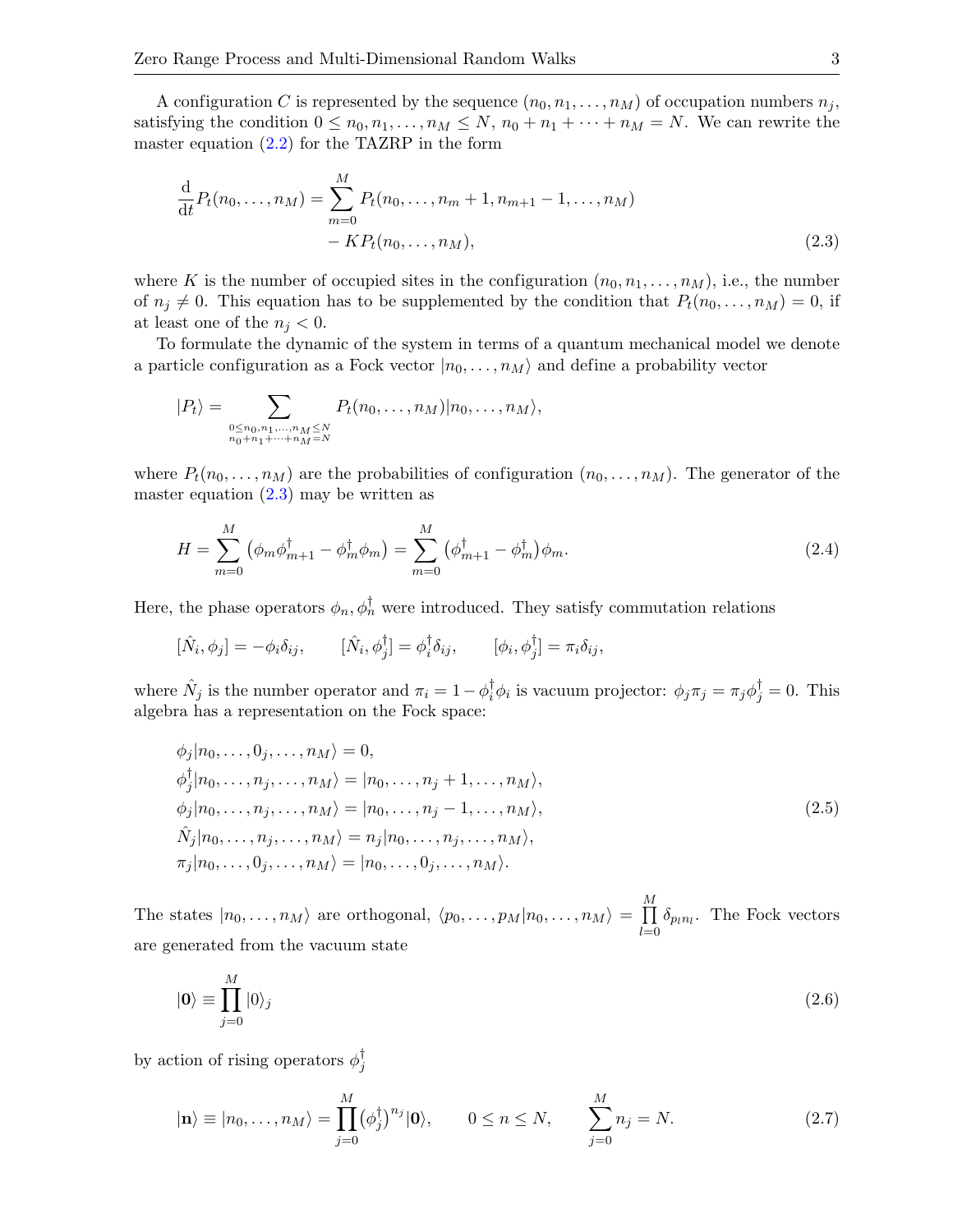The total number operator

$$
\hat{N} = \sum_{j=0}^{M} N_j
$$

commutes with the Hamiltonian [\(2.4\)](#page-2-1):

<span id="page-3-1"></span>
$$
[H, \hat{N}] = 0. \tag{2.8}
$$

The hopping term  $\phi_{m+1}^{\dagger} \phi_m$  of the Hamiltonian [\(2.4\)](#page-2-1) annihilates the particle in the site m and creates it in the site  $m + 1$ :

$$
\sum_{m=0}^{M} \phi_m \phi_{m+1}^{\dagger} |n_0, \dots, n_M \rangle = \sum_{m=0}^{M} |n_0, \dots, n_m - 1, n_{m+1} + 1, \dots, n_M \rangle.
$$

The vacuum projector  $\pi_m$  due to the definition [\(2.5\)](#page-2-2) acts on the Fock vector in the following way

<span id="page-3-0"></span>
$$
\pi_m|n_0,\ldots,n_M\rangle=|n_0,\ldots,n_M\rangle,\qquad\text{if}\quad n_m=0,\tag{2.9}
$$

and

$$
\pi_m|n_0,\ldots,n_M\rangle=0, \quad \text{if} \quad n_m\neq 0.
$$

The operator

$$
\hat{K} = \sum_{m=0}^{M} \phi_m^{\dagger} \phi_m = \sum_{m=0}^{M} (1 - \pi_m)
$$

counts the number of occupied sites in the configuration  $(n_1, n_2, \ldots, n_M)$ 

$$
\hat{K}|n_0,\ldots,n_M\rangle=K|n_0,\ldots,n_M\rangle.
$$

The evolution of the quantum system  $|P_t\rangle = e^{tH}|P_0\rangle$  is governed by the imaginary time Schrödinger equation

$$
\frac{\mathrm{d}}{\mathrm{d}t}|P_t\rangle = H|P_t\rangle,
$$

which is equivalent to the master equation [\(2.3\)](#page-2-0) for the probabilities  $P_t(n_0, \ldots, n_M)$  equal to the matrix elements

$$
P_t(n_0,\ldots,n_M)=\langle n_0,\ldots,n_M|P_t\rangle.
$$

The initial  $(t = 0)$  probability distribution defines the state  $|P_0\rangle$ 

$$
|P_0\rangle = \sum_{\substack{0 \le n_0, n_1, \dots, n_M \le N \\ n_0 + n_1 + \dots + n_M = N}} P_0(n_0, \dots, n_M) |n_0, \dots, n_M\rangle.
$$

The state

$$
\langle S| = \sum_{\substack{0 \le n_0, n_1, \dots, n_M \le N \\ n_0 + n_1 + \dots + n_M = N}} \langle n_0, \dots, n_M | = \langle 0 | \left( \sum_{j=0}^M \phi_j \pi_{j-1} \dots \pi_1 \right)^N \right)
$$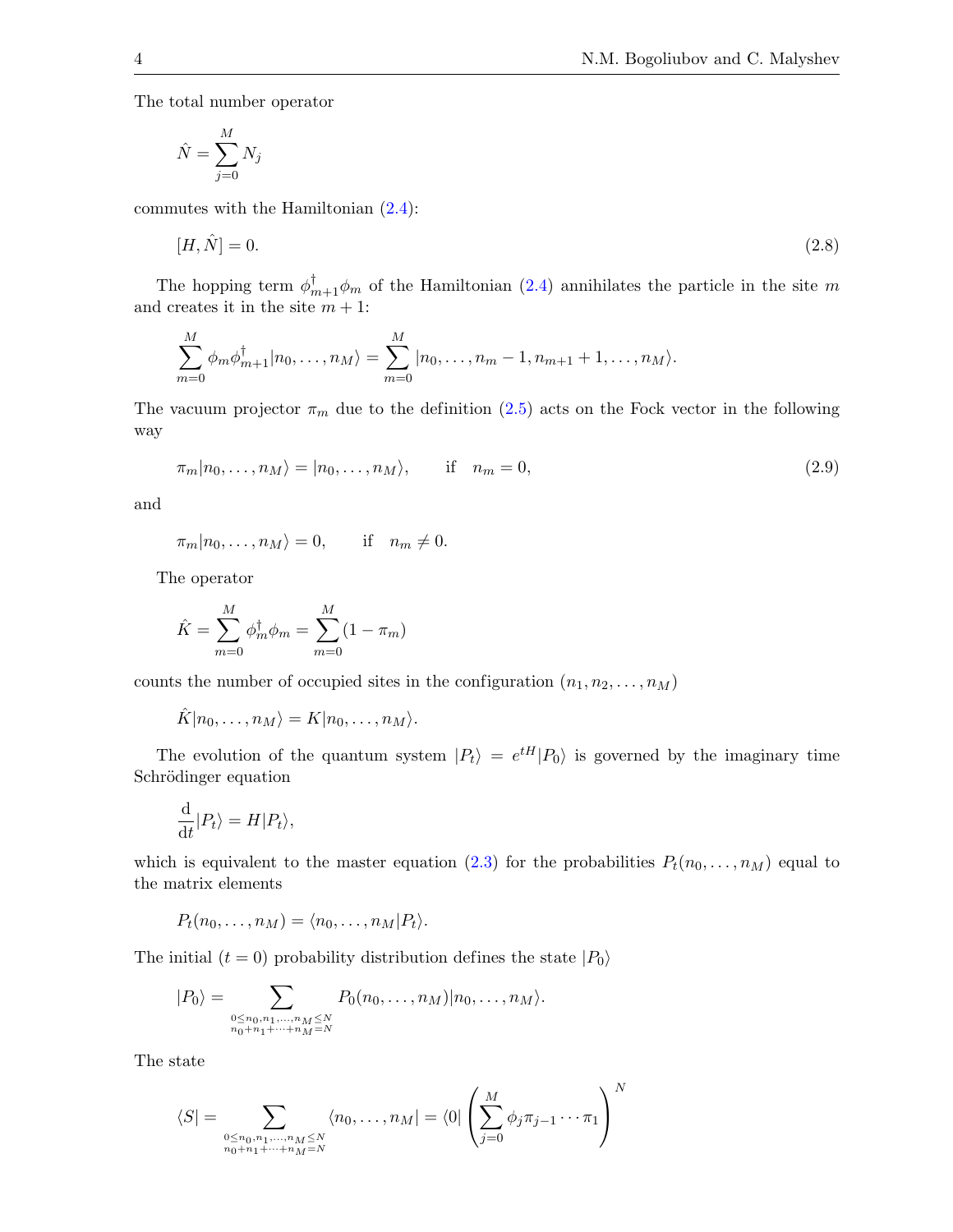is a left eigenvector of the model, which obeys

<span id="page-4-6"></span>
$$
\langle S|H=0.\tag{2.10}
$$

Correspondingly,  $H$  has one right eigenvector with eigenvalue zero, which is associated with the state  $|\Omega\rangle = \frac{1}{\Omega}$  $\frac{1}{\Omega}|S\rangle$ :  $H|\Omega\rangle = 0$ , where  $\Omega$  is  $(2.1)$ ,  $\langle S|\Omega\rangle = 1$ . The vector  $\langle S|\rangle$  does not evolve in time and, therefore, corresponds up to normalization factor to a steady state distribution of the system

$$
\langle S|P_t\rangle = \langle S|P_0\rangle = 1.
$$

In this paper we shall calculate the conditional probability

<span id="page-4-7"></span>
$$
P_t(\mathbf{n}|\mathbf{m}) = \frac{1}{\Omega} \langle n_0, \dots, n_M | e^{tH} | m_0, \dots, m_M \rangle, \tag{2.11}
$$

which is equal to probability, that in a time  $t$  the system will be in a pure state defined by the occupation numbers  $(n_0, \ldots, n_M)$  provided that initially the system was prepared in a pure state  $|P_0\rangle = |m_0, \ldots, m_M\rangle$ .

# <span id="page-4-0"></span>3 Solution of the TASZRP

To apply the scheme of the QIM to the solution of the Hamiltonian [\(2.4\)](#page-2-1) we define L-operator  $[8]$  which is  $2 \times 2$  matrix with the operator-valued entries acting on the Fock states according to  $(2.5)$ :

<span id="page-4-3"></span>
$$
L(n|u) \equiv \begin{pmatrix} u^{-1} + u\pi_n & \phi_n^{\dagger} \\ \phi_n & u \end{pmatrix},
$$
\n(3.1)

where  $u \in \mathbb{C}$  is a parameter. This L-operator satisfies the intertwining relation

$$
R(u, v) (L(n|u) \otimes L(n|v)) = (L(n|v) \otimes L(n|u)) R(u, v),
$$

in which  $R(u, v)$  is the R-matrix

<span id="page-4-1"></span>
$$
R(u,v) = \begin{pmatrix} f(v,u) & 0 & 0 & 0 \\ 0 & g(v,u) & 1 & 0 \\ 0 & 0 & g(v,u) & 0 \\ 0 & 0 & 0 & f(v,u) \end{pmatrix},
$$
\n(3.2)

where

<span id="page-4-5"></span>
$$
f(v, u) = \frac{u^2}{u^2 - v^2}, \qquad g(v, u) = \frac{uv}{u^2 - v^2}, \qquad u, v \in \mathbb{C}.
$$
 (3.3)

The monodromy matrix is the matrix product of L-operators

<span id="page-4-4"></span>
$$
T(u) = L(M|u)L(M-1|u)\cdots L(0|u) = \begin{pmatrix} A(u) & B(u) \\ C(u) & D(u) \end{pmatrix}.
$$
 (3.4)

The commutation relations of the matrix elements of the monodromy matrix are given by the same  $R$ -matrix  $(3.2)$ 

<span id="page-4-2"></span>
$$
R(u, v) (T(u) \otimes T(v)) = (T(v) \otimes T(u)) R(u, v).
$$
\n
$$
(3.5)
$$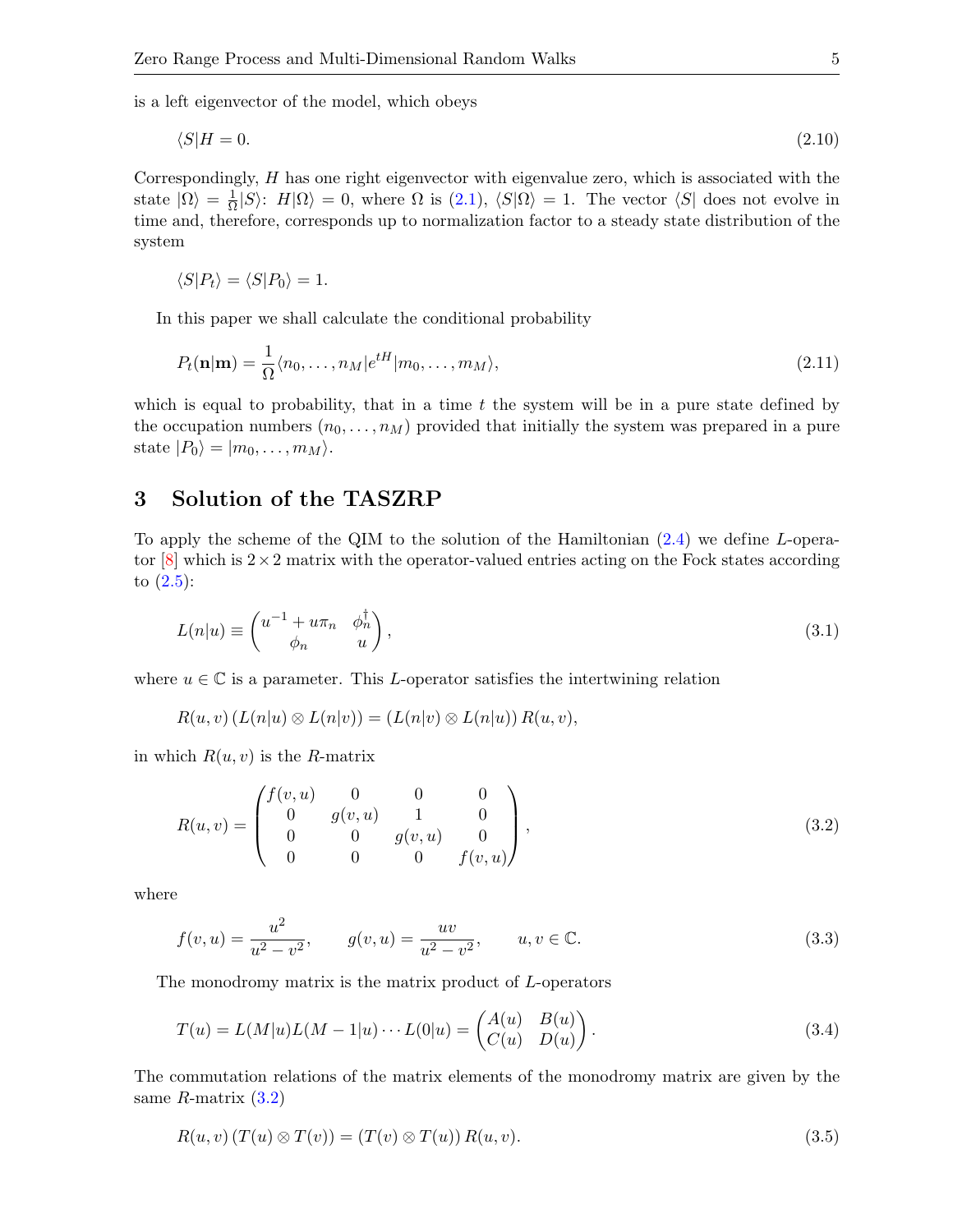The transfer matrix  $\tau(u)$  is the trace of the monodromy matrix in the auxiliary space

<span id="page-5-1"></span>
$$
\tau(u) = \text{tr}\,T(u) = A(u) + D(u). \tag{3.6}
$$

The relation [\(3.5\)](#page-4-2) means that  $[\tau(u), \tau(v)] = 0$  for arbitrary  $u, v \in \mathbb{C}$ .

From the definitions  $(3.1)$  and  $(3.4)$  one finds by direct calculation that the entries of the monodromy matrix are polynomials in  $u^2$ . For  $A(u)$  and  $D(u)$  one has

<span id="page-5-0"></span>
$$
u^{M+1}A(u) = 1 + u^2 \left(\sum_{m=0}^{M-1} \phi_m \phi_{m+1}^\dagger + \sum_{m=0}^M \pi_m\right) + \dots + u^{2(M+1)} \prod_{m=0}^M \pi_m,
$$
  

$$
u^{M+1}D(u) = u^2 \phi_0^\dagger \phi_M + \dots + u^{2(M+1)},
$$
\n(3.7)

where the dots stand for the terms not important for further consideration. We also find that

<span id="page-5-2"></span>
$$
\lim_{u \to 0} \widetilde{B}(u) \equiv \lim_{u \to 0} u^M B(u) = \phi_0^{\dagger}, \tag{3.8}
$$

<span id="page-5-3"></span>
$$
\lim_{u \to 0} \widetilde{C}(u) \equiv \lim_{u \to 0} u^M C(u) = \phi_M.
$$
\n(3.9)

The representation  $(3.7)$  allows to express the Hamiltonian  $(2.4)$  through the transfer matrix [\(3.6\)](#page-5-1)

<span id="page-5-6"></span>
$$
H = \frac{\partial}{\partial u^2} u^{M+1} \tau(u) \Big|_{u=0} - (M+1) = \frac{\partial}{\partial u^2} u^{M+1} (A(u) + D(u)) \Big|_{u=0} - (M+1). \tag{3.10}
$$

By construction this Hamiltonian commutes with the transfer matrix

 $[H, \tau(u)] = 0.$ 

Since the Hamiltonian [\(2.4\)](#page-2-1) is non-Hermitian we have to distinguish between its right and left eigenvectors. The N-particle right state-vectors are taken in the form

$$
|\Psi_N(\mathbf{u})\rangle = \left(\prod_{j=1}^N \widetilde{B}(u_j)\right)|\mathbf{0}\rangle,\tag{3.11}
$$

where  $\widetilde{B}(u)$  is defined in [\(3.8\)](#page-5-2), and **u** implies a collection of arbitrary complex parameters  $u_j \in \mathbb{C}: \mathbf{u} = (u_0, u_1, \dots, u_N)$ . The left state-vectors are equal to

$$
\langle \Psi_N(\mathbf{u}) | = \langle \mathbf{0} | \left( \prod_{j=1}^N \widetilde{C}(u_j) \right), \tag{3.12}
$$

where  $\tilde{C}(u)$  is given by [\(3.9\)](#page-5-3). The vacuum state [\(2.6\)](#page-2-3) is an eigenvector of  $A(u)$  and  $D(u)$ ,

$$
A(u)|\mathbf{0}\rangle = \alpha(u)|\mathbf{0}\rangle, \qquad D(u)|\mathbf{0}\rangle = \delta(u)|\mathbf{0}\rangle
$$

<span id="page-5-7"></span><span id="page-5-5"></span><span id="page-5-4"></span>,

with the eigen-values

$$
\alpha(u) = (u^{-1} + u)^{M+1}, \qquad \delta(u) = u^{M+1}.
$$
\n(3.13)

The state-vectors  $(3.11)$  and  $(3.12)$  are the eigenvectors both of the Hamiltonian  $(2.4)$  and of the transfer matrix  $\tau(u)$  [\(3.6\)](#page-5-1), if, and only if, the variables  $u_j$  satisfy the Bethe equations

$$
\frac{\alpha(u_n)}{\delta(u_n)} = \prod_{m \neq n}^{N} \frac{f(u_m, u_n)}{f(u_n, u_m)}
$$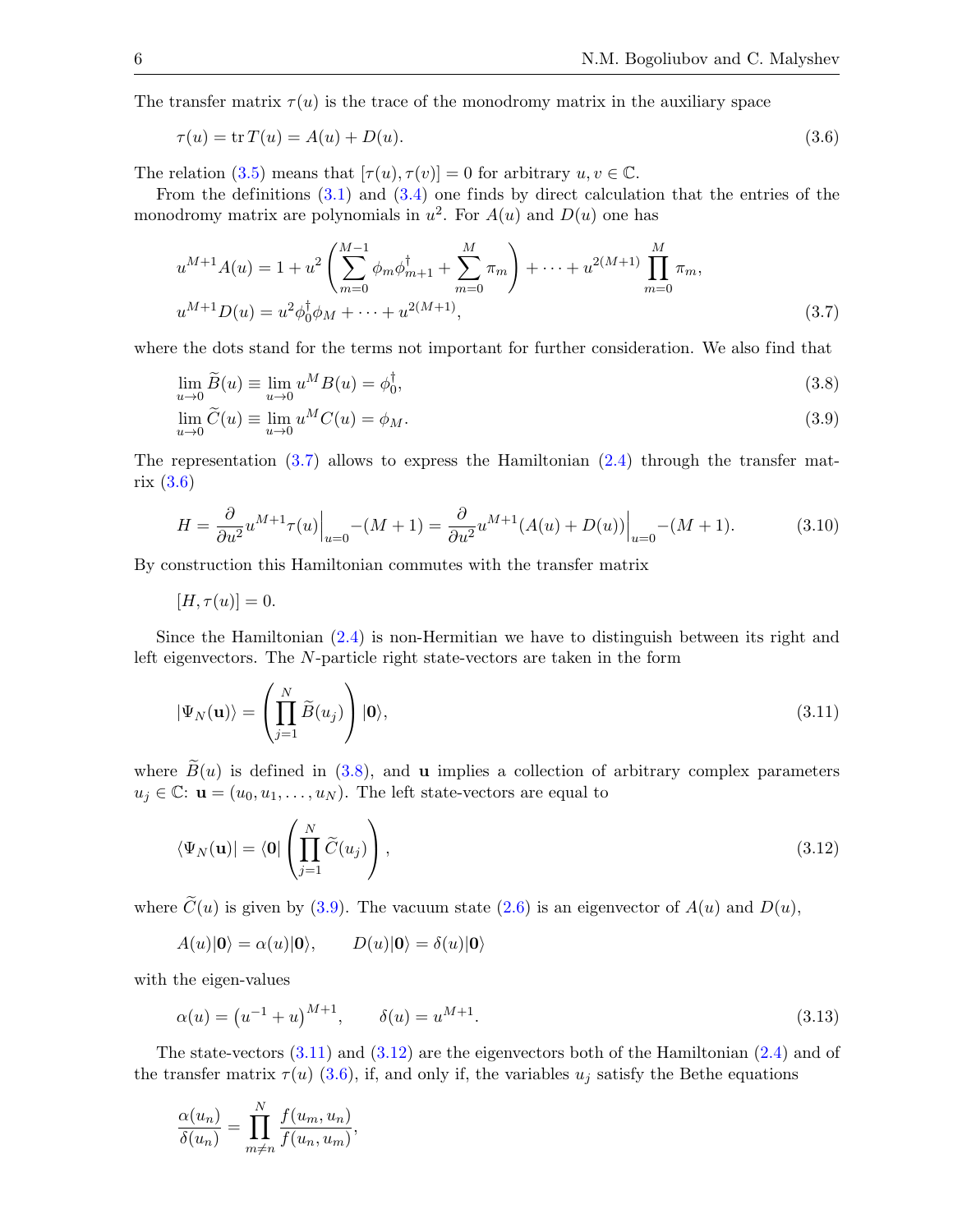where f are the elements of the R-matrix  $(3.3)$ . In the explicit form the Bethe equations are given by

<span id="page-6-1"></span>
$$
u_n^{-2N} \left(1 + u_n^{-2}\right)^{M+1} = \frac{(-1)^{N-1}}{U^2}, \qquad U^2 \equiv \prod_{j=1}^N u_j^2. \tag{3.14}
$$

There are  $\Omega$  equation [\(2.1\)](#page-1-2) sets of solutions of these equations. The eigenvalues  $\Theta_N(v, \mathbf{u})$  of the transfer matrix  $(3.6)$  in the general form are equal to

$$
\Theta_N(v; \mathbf{u}) = \alpha(v) \prod_{j=1}^N f(v, u_j) + \delta(v) \prod_{j=1}^N f(u_j, v).
$$

For the model under consideration

$$
v^{M+1}\Theta_N(v; \mathbf{u}) = (1 + v^2)^{M+1} \prod_{m=1}^N \frac{u_m^2}{u_m^2 - v^2} + v^{2(M+1)} \prod_{m=1}^N \frac{v^2}{v^2 - u_m^2}
$$
  
= 
$$
((1 + v^2)^{M+1} + (-1)^N v^{2(M+N+1)} U^{-2}) \mathcal{H}(v^2; \mathbf{u}^{-2}).
$$

Here, the generating function of complete symmetric functions  $h_l(\mathbf{u}^{-2}) \equiv h_l(u_1^{-2}, u_2^{-2}, \ldots, u_n)$  $u_N^{-2}$  $\binom{-2}{N}$  [\[22\]](#page-13-11) is introduced

$$
\mathcal{H}(v^2; \mathbf{u}^{-2}) \equiv \prod_{m=1}^N \frac{1}{1 - v^2/u_m^2} = \sum_{l \ge 0} h_l(\mathbf{u}^{-2})v^{2l}.
$$

Equation  $(3.10)$  enables to obtain the spectrum of the Hamiltonian  $(2.4)$ . The N-particle eigenenergies

$$
H|\Psi_N({\bf u})\rangle=E_N|\Psi_N({\bf u})\rangle
$$

are equal to

<span id="page-6-4"></span>
$$
E_N(\mathbf{u}) = \frac{\partial}{\partial v^2} v^{M+1} \Theta_N(v; \mathbf{u}) \Big|_{v=0} = h_1(\mathbf{u}^{-2}) = \sum_{k=1}^N u_k^{-2}.
$$
 (3.15)

The steady state  $(2.10)$  corresponds to a special solution of Bethe equations  $(3.14)$  when all  $u_j = \infty$ .

# <span id="page-6-0"></span>4 The calculation of conditional probability

For the models associated with the R-matrix  $(3.2)$  the scalar product of the state-vectors  $(3.11)$ and  $(3.12)$  is given by the formula  $[1]$ :

<span id="page-6-2"></span>
$$
\langle \Psi_N(\mathbf{v}) | \Psi_N(\mathbf{u}) \rangle = \frac{\det Q}{\mathcal{V}_N(\mathbf{v}^2) \mathcal{V}_N(\mathbf{u}^{-2})} \prod_{j=1}^N \left( \frac{v_j}{u_j} \right)^{M+N-1}, \tag{4.1}
$$

where  $\mathcal{V}_N(\mathbf{x})$  is the Vandermonde determinant,

<span id="page-6-3"></span>
$$
\mathcal{V}_N(\mathbf{x}) \equiv \mathcal{V}_N(x_1, x_2, \dots, x_N) = \prod_{1 \le i < k \le N} (x_k - x_i),\tag{4.2}
$$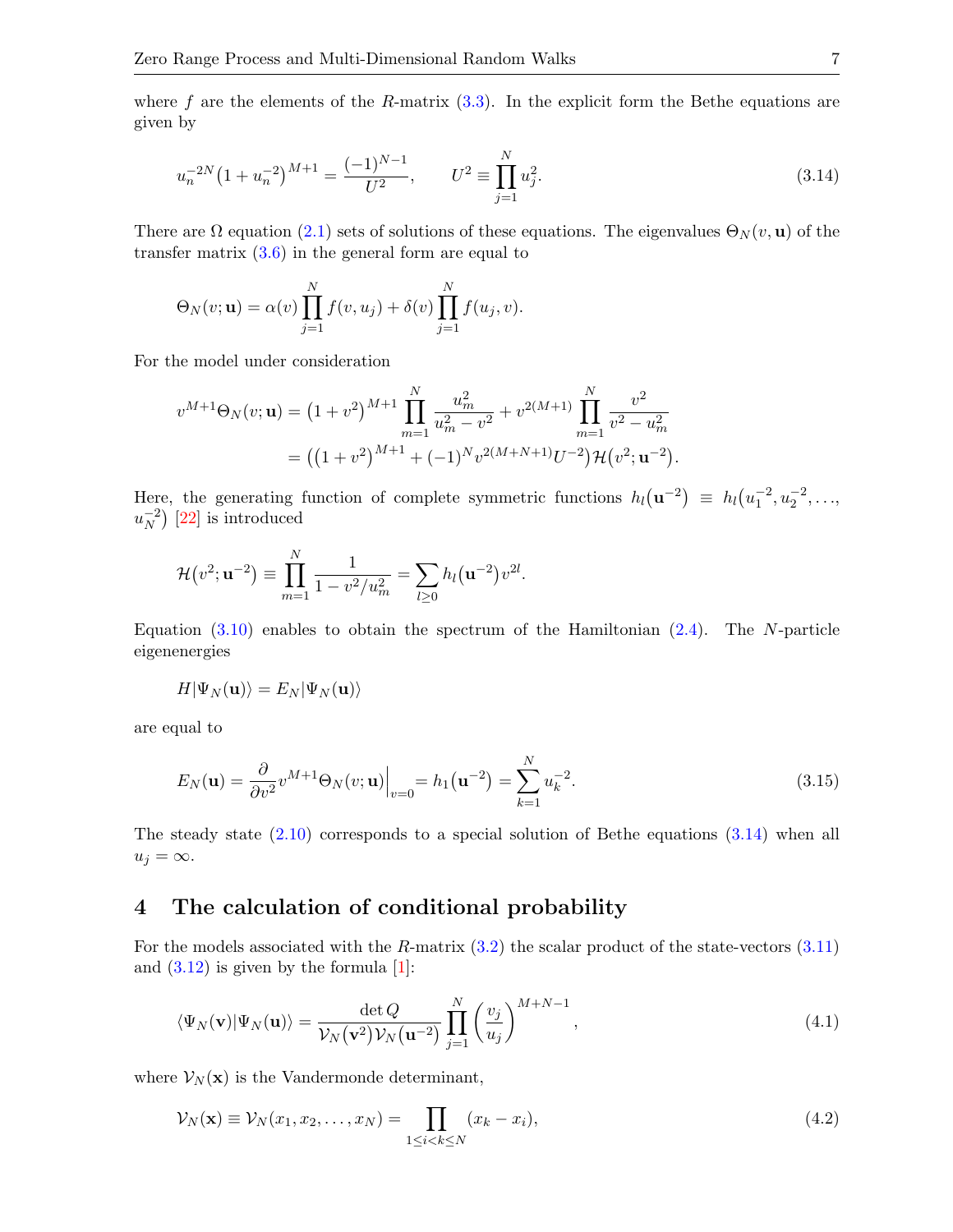and the matrix Q is characterized by the entries  $Q_{jk}$ ,  $1 \leq j, k \leq N$ ,

$$
Q_{jk} = \frac{\alpha(v_j)\delta(u_k)\left(\frac{u_k}{v_j}\right)^{N-1} - \alpha(u_k)\delta(v_j)\left(\frac{v_j}{u_k}\right)^{N-1}}{\frac{u_k}{v_j} - \frac{v_j}{u_k}},
$$

with  $\alpha(u)$  and  $\delta(u)$  given by [\(3.13\)](#page-5-7).

The norm of the state-vector  $\mathcal{N}^2(\mathbf{u}) \equiv \langle \Psi_N(\mathbf{u}) | \Psi_N(\mathbf{u}) \rangle$  is defined by the scalar product [\(4.1\)](#page-6-2) when the arguments **v** and **u** satisfy the Bethe equations  $(3.14)$ . For the present case of the generalized phase model we substitute  $v_k = u_k$ ,  $\forall k$ , respecting the Bethe equations [\(3.14\)](#page-6-1) into the entries of the matrix Q. The resulting matrix is denoted as Q, and its entries at  $j \neq k$  are equal to

$$
\widetilde{Q}_{jk} = \frac{(-1)^N (u_k u_j)^{N+M+1}}{U^2},
$$

where  $U^2$  is given by [\(3.14\)](#page-6-1). L'Hôspital rule gives the diagonal entries of  $\tilde{Q}$ 

$$
\widetilde{Q}_{jj} = (N-1)\alpha(u_j)\delta(u_j) + (\alpha(u_j)\delta'(u_j) - \alpha'(u_j)\delta(u_j))\frac{u_j}{2}
$$

$$
= (1 - N - \mathfrak{G}_j) \frac{(-1)^N u_j^{2(N+M+1)}}{U^2},
$$

where

$$
\mathfrak{G}_j \equiv \frac{M+1}{u_j^2+1}.
$$

As a result, the squared norm  $\mathcal{N}^2(\mathbf{u})$  on the Bethe solution takes the form

$$
\mathcal{N}^2(\mathbf{u}) = \frac{\det \tilde{Q}}{\mathcal{V}_N(\mathbf{u}^2)\mathcal{V}_N(\mathbf{u}^{-2})},\tag{4.3}
$$

<span id="page-7-3"></span><span id="page-7-2"></span>
$$
\det \widetilde{Q} = U^{2(M+1)} \left( 1 - \sum_{l=1}^{N} \frac{1}{N + \mathfrak{G}_l} \right) \prod_{j=1}^{N} (N + \mathfrak{G}_j).
$$
\n(4.4)

The state-vectors belonging to the different sets of solutions of the Bethe equations  $(3.14)$  are orthogonal. The eigenvectors  $(3.11)$  and  $(3.12)$  provide the resolution of the identity operator

<span id="page-7-0"></span>
$$
I = \sum_{\{\mathbf{u}\}} \frac{|\Psi_N(\mathbf{u})\rangle \langle \Psi_N(\mathbf{u})|}{\mathcal{N}^2(\mathbf{u})},\tag{4.5}
$$

where the summation  $\sum_{\{u\}}$  is over all independent solutions of the Bethe equations [\(3.14\)](#page-6-1).

Inserting the resolution of the identity operator  $(4.5)$  into  $(2.11)$ , one obtains the general answer for the conditional probability

<span id="page-7-4"></span>
$$
P_t(\mathbf{n} \mid \mathbf{m}) = \frac{1}{\Omega} \sum_{\{\mathbf{u}\}} e^{t E_N(\mathbf{u})} \frac{\langle \mathbf{n} | \Psi_N(\mathbf{u}) \rangle \langle \Psi_N(\mathbf{u}) | \mathbf{m} \rangle}{\mathcal{N}^2(\mathbf{u})}.
$$
(4.6)

For the simplicity let us consider the initial state equal to  $|N, 0, \ldots, 0\rangle$  and the final one respectively to  $\langle 0, 0, \ldots, N \rangle$ . The conditional probability [\(2.11\)](#page-4-7) of this process is specified as follows

<span id="page-7-1"></span>
$$
P_t \equiv \frac{1}{\Omega} \langle 0, 0, \dots, N | e^{tH} | N, 0, \dots, 0 \rangle = \frac{1}{\Omega} \langle \mathbf{0} | (\phi_M)^N e^{tH} (\phi_0^{\dagger})^N | \mathbf{0} \rangle, \tag{4.7}
$$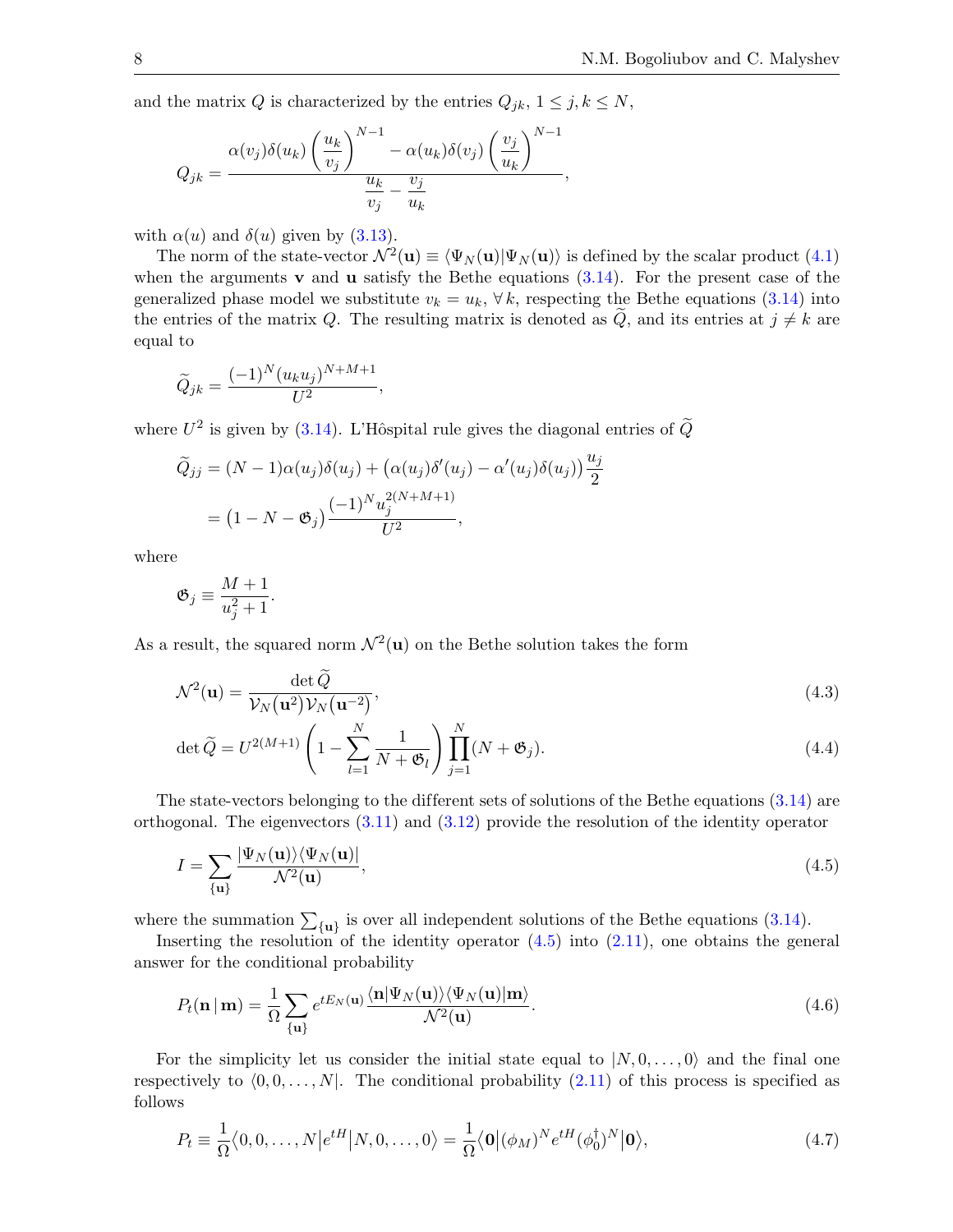$$
P_t = \frac{1}{\Omega} \sum_{\{\mathbf{u}\}} \frac{e^{tE_N(\mathbf{u})}}{\mathcal{N}^2(\mathbf{u})} \langle \mathbf{0} | (\phi_M)^N | \Psi_N(\mathbf{u}) \rangle \langle \Psi_N(\mathbf{u}) | (\phi_0^\dagger)^N | \mathbf{0} \rangle,
$$

where the summation is over all independent solutions of equations  $(3.14)$ .

The decomposition  $(3.9)$  for  $B(u)$  and  $C(u)$  gives that

$$
\langle \mathbf{0} | (\phi_M)^N | \Psi_N(\mathbf{u}) \rangle = \lim_{\mathbf{v} \to 0} \langle \Psi_N(\mathbf{v}) | \Psi_N(\mathbf{u}) \rangle = 1,
$$
  

$$
\langle \Psi_N(\mathbf{u}) | (\phi_0^{\dagger})^N | \mathbf{0} \rangle = \lim_{\mathbf{v} \to 0} \langle \Psi_N(\mathbf{u}) | \Psi_N(\mathbf{v}) \rangle = 1,
$$

and eventually the answer is

$$
P_t = \frac{1}{\Omega} \sum_{\{\mathbf{u}\}} \frac{e^{tE_N(\mathbf{u})}}{\mathcal{N}^2(\mathbf{u})},
$$

where  $\mathcal{N}^2(\mathbf{u})$  is given by [\(4.3\)](#page-7-2), [\(4.4\)](#page-7-3).

To obtain the explicit answer for the conditional probability in the general case [\(4.6\)](#page-7-4) we shall express state vectors  $(3.11)$  and  $(3.12)$  in the coordinate form. The state-vector  $(3.11)$  has the representation

<span id="page-8-0"></span>
$$
|\Psi_N(\mathbf{u})\rangle = \sum_{\mathbf{\lambda} \subseteq \{M^N\}} \chi_\mathbf{\lambda}^R(\mathbf{u}) \left( \prod_{j=0}^M (\phi_j^\dagger)^{n_j} \right) |0\rangle, \tag{4.8}
$$

where the symmetric function  $\chi^R_{\lambda}$  is equal, up to a multiplicative pre-factor, to

<span id="page-8-1"></span>
$$
\chi_{\lambda}^{R}(\mathbf{x}) = \chi_{\lambda}^{R}(x_1, x_2, \dots, x_N) = \frac{1}{\mathcal{V}_N(\mathbf{x})} \det \left( \frac{x_i^{2(N-j)}}{(1 + x_i^{-2})^{\lambda_j}} \right)_{1 \le i, j \le N}.
$$
\n(4.9)

Here  $\lambda$  denotes the partition  $(\lambda_1, \ldots, \lambda_N)$  of non-increasing non-negative integers,

$$
M \geq \lambda_1 \geq \lambda_2 \geq \cdots \geq \lambda_N \geq 0,
$$

and  $\mathcal{V}_N(\mathbf{x})$  is the Vandermonde determinant [\(4.2\)](#page-6-3). There is a one-to-one correspondence between a sequence of the occupation numbers  $(n_0, n_1, \ldots, n_M)$ ,  $n_0+n_1+\cdots+n_M = N$ , and the partition

$$
\lambda = (M^{n_M}, (M-1)^{n_{M-1}}, \ldots, 1^{n_1}, 0^{n_0}),
$$

where each number S appears  $n<sub>S</sub>$  times (see Fig. [2\)](#page-9-0). The sum in equation [\(4.8\)](#page-8-0) is taken over all partitions  $\lambda$  into at most N parts with  $N \leq M$ .

Acting by the Hamiltonian  $(2.4)$  on the state-vector  $(4.8)$ , we find that the wave function [\(4.9\)](#page-8-1) satisfies the equation

<span id="page-8-2"></span>
$$
\sum_{k=1}^{N} \chi^{R}_{\lambda_{1},\dots,\lambda_{k}+1,\dots,\lambda_{N}}(\mathbf{u}) = E_{N}(\mathbf{u}) \chi^{R}_{\lambda_{1},\dots,\lambda_{N}}(\mathbf{u}),
$$
\n(4.10)

together with the exclusion condition

<span id="page-8-3"></span>
$$
\chi^R_{\lambda_1,\dots,\lambda_{l-1}=\lambda_l-1,\lambda_l,\dots,\lambda_N}(\mathbf{u}) = \chi^R_{\lambda_1,\dots,\lambda_{l-1}=\lambda_l,\lambda_l,\dots,\lambda_N}(\mathbf{u}), \qquad 1 \le l \le N. \tag{4.11}
$$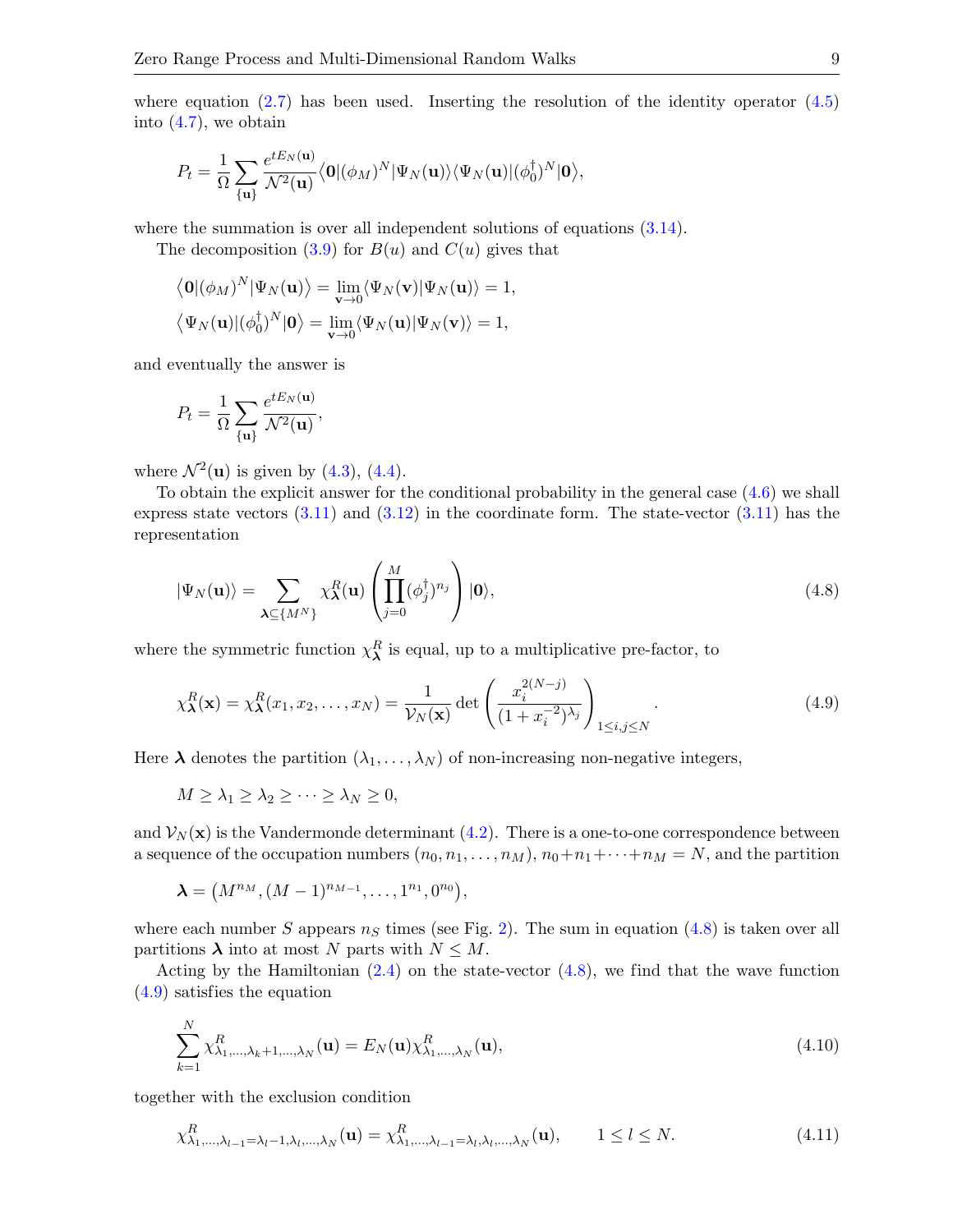

<span id="page-9-0"></span>**Figure 2.** A configuration of particles  $(N = 4)$  on a lattice  $(M = 6)$ , the corresponding partition  $\lambda = (6^1, 5^0, 4^0, 3^2, 2^0, 1^1, 0^0) \equiv (6, 3, 3, 1)$  and its Young diagram.

The energy  $E<sub>N</sub>$  is given by [\(3.15\)](#page-6-4). The state-vector [\(4.8\)](#page-8-0) is the eigenvector of the Hamiltonian  $(2.4)$  with the periodic boundary conditions if the parameters  $u_i$  satisfy the Bethe equations [\(3.14\)](#page-6-1).

The relations  $(4.8)$ ,  $(4.10)$  and  $(4.11)$  can be viewed as an implementation of the coordinate Bethe ansatz [\[17\]](#page-13-5), which is an alternative to the approach of the algebraic Bethe ansatz considered in Section 3. Although the model is solved by the algebraic Bethe ansatz, representations of the type of [\(4.8\)](#page-8-0) are especially useful in discussing the combinatorial properties of the quantum integrable models [\[2,](#page-12-8) [6,](#page-12-9) [7\]](#page-12-10).

Expanding the left state-vector  $(3.12)$ , we obtain

<span id="page-9-1"></span>
$$
\langle \Psi_N(\mathbf{u})| = \sum_{\mathbf{\lambda} \subseteq \{M^N\}} \chi_\mathbf{\lambda}^L(\mathbf{u}) \langle \mathbf{0} | \left( \prod_{i=0}^M \phi_i^{n_i} \right), \tag{4.12}
$$

where the wave function is given by the symmetric function

$$
\chi_{\mathbf{\lambda}}^{L}(\mathbf{x}) = \frac{\det\left(\left(1 + x_i^{-2}\right)^{\lambda_j} x_i^{2(N-j)}\right)_{1 \le i,j \le N}}{\mathcal{V}_N(\mathbf{x})}.
$$

It satisfies the equations

 $\lambda$ 

$$
\sum_{k=1}^{N} \chi^{L}_{\lambda_{1},...,\lambda_{k}-1,...,\lambda_{N}}(\mathbf{u}) = E_{N}(\mathbf{u}) \chi^{L}_{\lambda_{1},...,\lambda_{N}}(\mathbf{u}),
$$
\n
$$
\chi^{L}_{\lambda_{1},...,\lambda_{l},\lambda_{l+1}=\lambda_{l}+1,...,\lambda_{N}}(\mathbf{u}) = \chi^{L}_{\lambda_{1},...,\lambda_{l},\lambda_{l+1}=\lambda_{l},...,\lambda_{N}}(\mathbf{u}), \qquad 1 \leq l \leq N.
$$

From equations  $(4.8)$ ,  $(4.12)$  one obtains

$$
\langle n_0, n_1, \dots, n_M | \Psi_N(\mathbf{u}) \rangle = \chi^R_{\mathbf{\lambda}_R}(\mathbf{u}),
$$
  

$$
\langle \Psi_N(\mathbf{u}) | m_0, m_1, \dots, m_M \rangle = \chi^L_{\mathbf{\lambda}_L}(\mathbf{u}),
$$

where

$$
\lambda_R = (M^{n_M}, (M-1)^{n_{M-1}}, \ldots, 1^{n_1}, 0^{n_0}), \qquad \lambda_L = (M^{m_M}, (M-1)^{m_{M-1}}, \ldots, 1^{m_1}, 0^{m_0}).
$$

Finally, the expression for the conditional probability  $(4.6)$  has the form

<span id="page-9-2"></span>
$$
P_t(\mathbf{n} \mid \mathbf{m}) = \frac{1}{\Omega} \sum_{\{\mathbf{u}\}} \frac{e^{t E_N(\mathbf{u})}}{\mathcal{N}^2(\mathbf{u})} \chi^R_{\lambda_R}(\mathbf{u}) \chi^L_{\lambda_L}(\mathbf{u}).
$$
\n(4.13)

Here  $\mathcal{N}^2(\mathbf{u})$  is the squared norm [\(4.3\)](#page-7-2).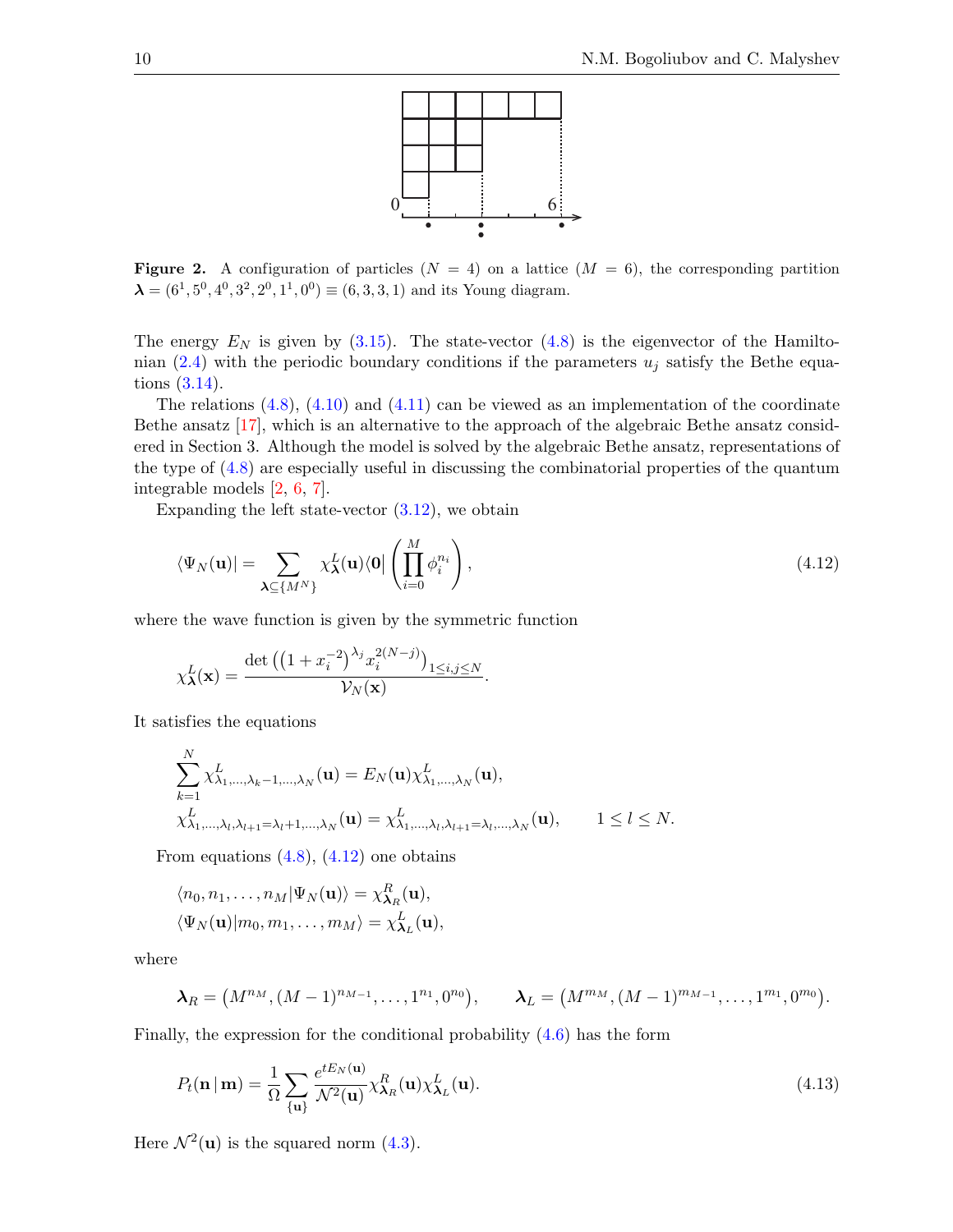### 5 Multi-dimensional lattice walks bounded by a hyperplane

Starting from  $(M+1)$ -dimensional hypercubical lattice with unit spacing  $\mathbb{Z}^{M+1} \ni \mathbf{m} \equiv (m_0, m_1,$  $\ldots, m_M$ , let us define the non-negative orthant  $\mathbb{N}_0^{M+1} \equiv \{m \mid 0 \leq m_i, i \in \mathcal{M}\}\$ as a subset of  $\mathbb{Z}^{M+1}$  (hereafter  $\mathcal{M} \equiv \{0, 1, ..., M\}$ ). Consider a subset of  $\mathbb{N}_0^{M+1}$  consisting of sites with coordinates constrained by the requirement  $m_0 + m_1 + \cdots + m_M = N$ :

$$
\operatorname{Simp}_{(N)}(\mathbb{Z}^{M+1}) \equiv \left\{ \mathbf{m} \in \mathbb{N}_0^{M+1} \Big| \sum_{i \in \mathcal{M}} m_i = N \right\}.
$$

The set  $\text{Simp}_{(N)}(\mathbb{Z}^{M+1})$  is compact M-dimensional, and we shall call it *simplicial lattice*. A two-dimensional triangular simplicial lattice is presented in Fig. [3.](#page-10-0) A sequence of  $K + 1$  points in  $\mathbb{Z}^{M+1}$  is called *lattice path* of K steps [\[18\]](#page-13-12).



<span id="page-10-0"></span>Figure 3. A two-dimensional triangular simplicial lattice.

Random walks over sites of  $\mathrm{Simp}_{(N)}(\mathbb{Z}^{M+1})$  are defined by a set of admissible steps  $\Omega_M$  (step set  $\Omega_M$ ) so that at each step an i<sup>th</sup> coordinate  $m_i$  increases by unity, while the nearest neighbouring one decreases by unity. Namely, each element of  $\Omega_M$  is given by sequence  $(e_0, e_2, \ldots, e_M)$ so that  $e_i = \pm 1$ ,  $e_{i+1} = \mp 1$  for all pairs  $(i, i + 1)$  with  $i \in \mathcal{M}$  and  $M + 1 = 0 \pmod{2}$ , and  $e_j = 0$  for all  $j \in \mathcal{M}$  and  $j \neq i, i + 1$ . The step set  $\Omega_M \equiv \Omega_M(\mathbf{m}_0)$  ensures that trajectory of a random walk (lattice path) determined by the starting point  $\mathbf{m}_0$  lies in M-dimensional set  $\mathrm{Simp}_{(N)}(\mathbb{Z}^{M+1}).$ 

Directed random walks on M-dimensional oriented simplicial lattice are defined by a step set  $\Gamma_M = (k_0, k_1, \ldots, k_M)$  so that  $k_i = -1$ ,  $k_{i+1} = 1$  for all pairs  $(i, i + 1)$  with  $i \in \mathcal{M}$  and  $M + 1 = 0 \pmod{2}$ , and  $k_j = 0$  for all  $j \in \mathcal{M}\setminus\{i, i + 1\}$ . It may occur that some points on the boundary of the simplicial lattice also belong to a random walk trajectory. Therefore, the walker's movements should be supplied with appropriate boundary conditions. The boundary of the simplicial lattice consists of  $M + 1$  faces of highest dimensionality  $M - 1$ . Under the retaining boundary conditions the walker comes to a node of the boundary, and either continues to move in accordance with the elements of  $\Gamma_M$ , or keeps staying in the node. An oriented two-dimensional simplicial lattice with the retaining boundary conditions is presented in Fig. [4.](#page-11-0)

To establish the connection of the exponential generation function of lattice paths and the con-ditional probability [\(2.11\)](#page-4-7) we shall interpret the coordinates  $n_j$  of a walker  $\mathbf{n} = (n_0, n_1, \ldots, n_M)$  $\in \mathbb{Z}^{M+1}$  in a simplicial lattice  $\text{Simp}_{(N)}(\mathbb{Z}^{M+1})$  as the occupation numbers of  $(M+1)$ -component Fock space and describe the steps of a walker with the help of the Fock state-vectors  $|n\rangle \equiv$  $|n_0, n_1, \ldots, n_M\rangle$ . Operator  $\phi_j$  shifts the value of the j<sup>th</sup> coordinate of the walker downwards  $n_j \to$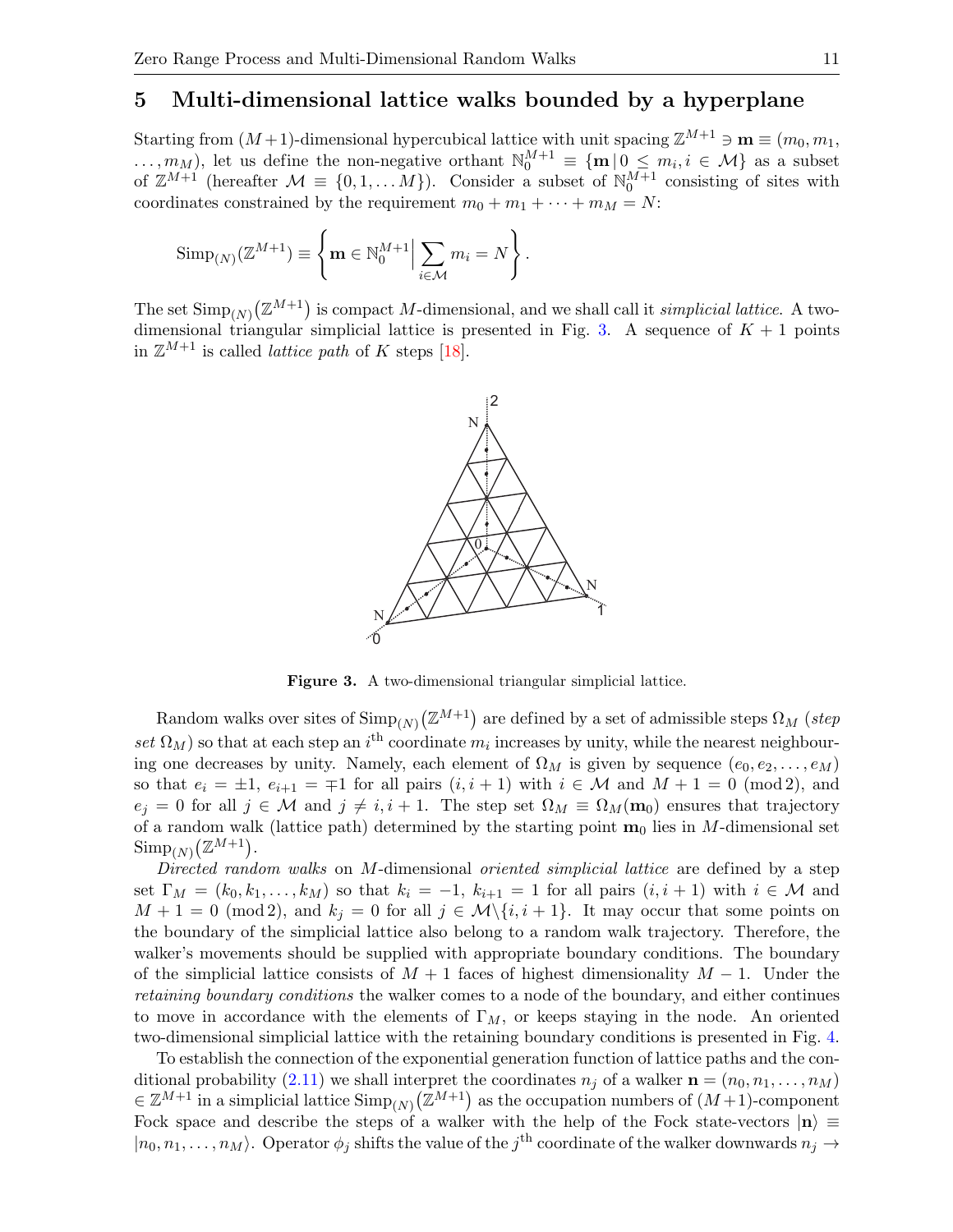

<span id="page-11-0"></span>Figure 4. The oriented two-dimensional simplicial lattice defined by the step set  $\Gamma_2$  with retaining boundary conditions (a). The round trip lattice path of the 14 steps from the node with coordinates  $(0, 5, 0)$  is shown in  $(b)$ .

 $n_j-1$ , while  $\phi^\dagger_j$ <sup>†</sup><sub>j</sub> upwards  $n_j \to n_j+1$ . If the walker arrived at an arbitrary node of  $s^{\text{th}}$  component of the boundary, it can make either allowed step or stay on it due the action of operator  $\pi_s$  [\(2.9\)](#page-3-0). The number operator  $N_j$  acts as the coordinate operator  $N_j | n_0, n_1, \ldots, n_j, \ldots, n_D \rangle = n_j | n_0, n_1, \ldots, n_D \rangle$  $\ldots, n_j, \ldots, n_D$ . Since the occupation numbers are non-negative integers and their sum is conserved [\(2.8\)](#page-3-1), we can regard operator

<span id="page-11-1"></span>
$$
H_{\rm rw} = \sum_{m=0}^{M} (\phi_m \phi_{m+1}^{\dagger} + \pi_m) \tag{5.1}
$$

as a generator of steps of a walker in  $\text{Simp}_{(N)}(\mathbb{Z}^{M+1})$  with the retaining boundary conditions. The operators  $(5.1)$  and  $(2.4)$  are related

$$
H_{\rm rw} = H + M + 1.
$$

The number of lattice paths made by a walker over the  $M$ -dimensional simplicial lattice in  $k$ steps with the ending nodes  $(j_0, j_1, \ldots, j_M)$  and  $(l_0, l_1, \ldots, l_M)$  is given by the expression

<span id="page-11-2"></span>
$$
G_k(1|j) = \langle l_0, l_1, \dots, l_M | H^k_{rw} | j_0, j_1, \dots, j_M \rangle.
$$
\n(5.2)

It is straightforward to verify that

$$
G_k(1 | \mathbf{j}) = \sum_{s=0}^{M} G_{k-1}(1 | j_0, j_1, \dots, j_s + 1, j_{s+1} - 1, \dots, j_M) + (M + 1 - K)G_{k-1}(1 | j_0, \dots, j_M),
$$

where  $k \geq 1$ , and it is natural to impose the condition  $G_0(1|\mathbf{j}) = \prod_{k=1}^{M}$  $\prod_{l=0} \delta_{l_l j_l}$ .

The exponential generating function of lattice paths in  $\text{Simp}_{(N)}(\mathbb{Z}^{M+1})$  is defined as a formal series

<span id="page-11-3"></span>
$$
F_t(1|\mathbf{j}) = \sum_{k=0}^{\infty} \frac{t^k}{k!} G_k(1|\mathbf{j}).
$$
\n(5.3)

Due to definition [\(5.2\)](#page-11-2) it may be expressed as

$$
F_t(1 | \mathbf{j}) = \left\langle 1 | \sum_{k=0}^{\infty} \frac{t^k}{k!} H_{\text{rw}}^k | \mathbf{j} \right\rangle = \left\langle 1 | e^{t H_{\text{rw}}} | \mathbf{j} \right\rangle.
$$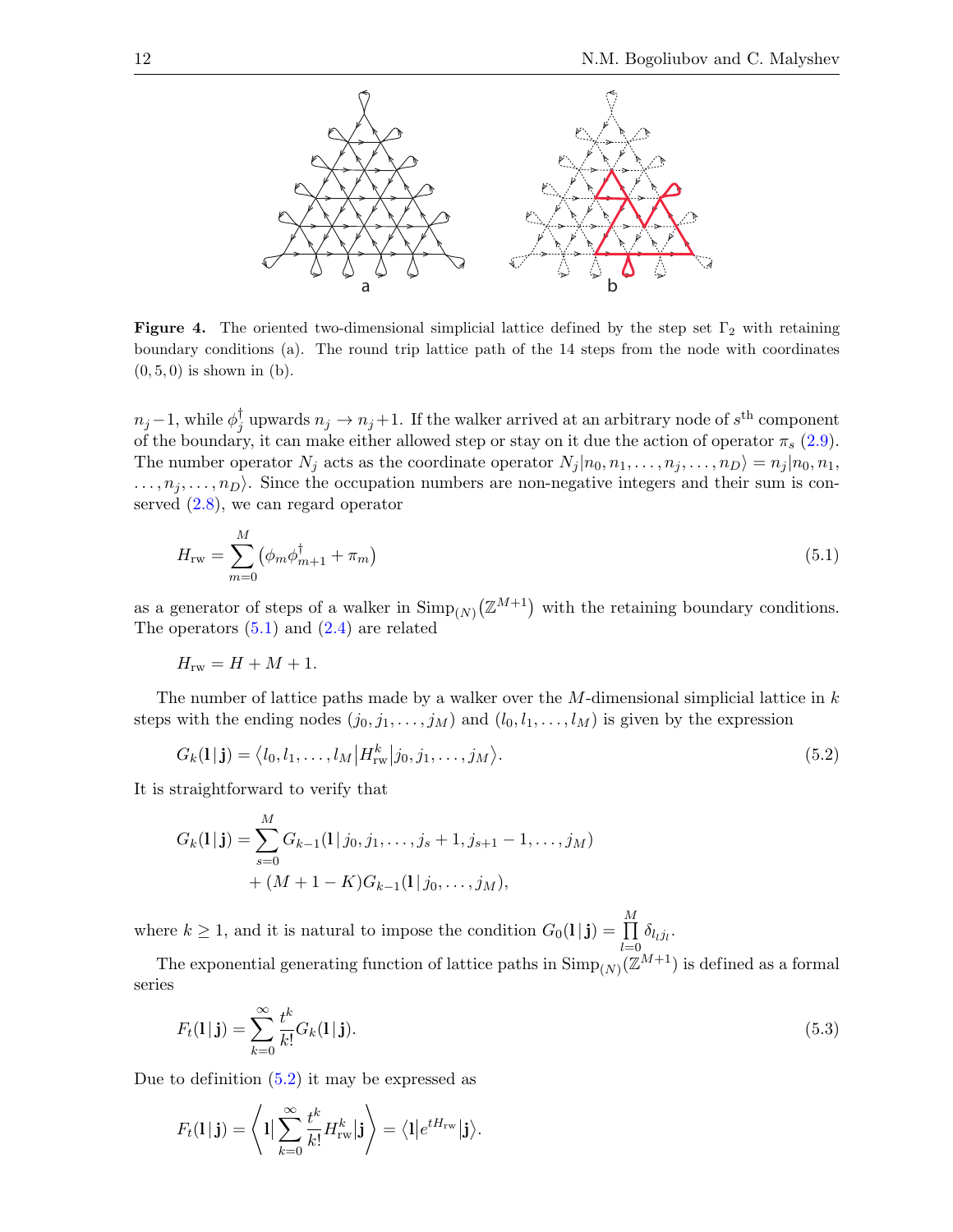Taking into account the connection [\(5.2\)](#page-11-2) we obtain the desired relation of the conditional probability  $(2.11)$  and generation function of lattice paths  $(5.3)$ :

$$
P_t(\mathbf{l} \,|\, \mathbf{j}) = \frac{e^{-t(M+1)}}{\Omega} F_t(\mathbf{l} \,|\, \mathbf{j}).
$$

From the expression  $(4.13)$  it follows that the number of lattice paths made by a walker in the M-dimensional simplicial lattice in k steps with the ending nodes  $(j_0, j_1, \ldots, j_M)$  and  $(l_0, l_1, \ldots, l_M)$  is equal to

$$
G_k(\mathbf{l}\,|\,\mathbf{j})=\sum_{\{\mathbf{u}\}}\frac{h_1^k(\mathbf{u}^{-2})}{\mathcal{N}^2(\mathbf{u})}\chi^R_{\boldsymbol{\lambda}_R}(\mathbf{u})\chi^L_{\boldsymbol{\lambda}_L}(\mathbf{u}),
$$

where the function  $h_1(\mathbf{u}^{-2})$  is introduced in [\(3.15\)](#page-6-4).

#### Acknowledgements

This work was supported by RFBR grant 16-01-00296. N.M.B. acknowledges the Simons Center for Geometry and Physics, Stony Brook University at which some of the research for this paper was performed.

# References

- <span id="page-12-14"></span>[1] Bogoliubov N.M., Boxed plane partitions as an exactly solvable boson model, [J. Phys. A: Math. Gen.](https://doi.org/10.1088/0305-4470/38/43/002) 38 (2005), 9415–9430, [cond-mat/0503748.](https://arxiv.org/abs/cond-mat/0503748)
- <span id="page-12-8"></span>[2] Bogoliubov N.M., The XXO Heisenberg chain and random walks, [J. Math. Sci.](https://doi.org/10.1007/s10958-006-0332-2) 138 (2006), 5636–5643.
- <span id="page-12-6"></span>[3] Bogoliubov N.M., Calculation of correlation functions in totally asymmetric exactly solvable models on a ring, [Theoret. and Math. Phys.](https://doi.org/10.1007/s11232-013-0061-x) 175 (2013), 755–762.
- <span id="page-12-13"></span>[4] Bogoliubov N.M., Quantum walks and phase operators, in preparation.
- <span id="page-12-5"></span>[5] Bogoliubov N.M., Bullough R.K., Pang G.D., Exact solution of the q-boson hopping model, [Phys. Rev. B](https://doi.org/10.1103/PhysRevB.47.11495) 47 (1993), 11495–11498.
- <span id="page-12-9"></span>[6] Bogoliubov N.M., Malyshev C., Correlation functions of  $XX0$  Heisenberg chain, q-binomial determinants, and random walks, [Nuclear Phys. B](https://doi.org/10.1016/j.nuclphysb.2013.12.010) 879 (2014), 268–291, [arXiv:1401.7624.](https://arxiv.org/abs/1401.7624)
- <span id="page-12-10"></span>[7] Bogoliubov N.M., Malyshev C.L., Integrable models and combinatorics, [Russ. Math. Surv.](https://doi.org/10.1070/RM2015v070n05ABEH004964) 70 (2015), 789– 856.
- <span id="page-12-7"></span>[8] Bogoliubov N.M., Nassar T., On the spectrum of the non-Hermitian phase-difference model, [Phys. Lett. A](https://doi.org/10.1016/S0375-9601(97)00561-6) 234 (1997), 345–350.
- <span id="page-12-1"></span>[9] Brak R., Essam J.W., Simple asymmetric exclusion model and lattice paths: bijections and involutions, [J. Phys. A: Math. Theor.](https://doi.org/10.1088/1751-8113/45/49/494007) 45 (2012), 494007, 22 pages, [arXiv:1209.1446.](https://arxiv.org/abs/1209.1446)
- <span id="page-12-12"></span>[10] Bravyi S., Caha L., Movassagh R., Nagaj D., Shor P.W., Criticality without frustration for quantum spin-1 chains, [Phys. Rev. Lett.](https://doi.org/10.1103/PhysRevLett.109.207202) 109 (2012), 207202, 5 pages, [arXiv:1203.5801.](https://arxiv.org/abs/1203.5801)
- <span id="page-12-4"></span>[11] Carruters P., Nieto M., Phase and angle variables in quantum mechanics, [Rev. Modern Phys.](https://doi.org/10.1103/RevModPhys.40.411) 40 (1968), 411–440.
- <span id="page-12-0"></span>[12] Evans M.R., Hanney T., Nonequilibrium statistical mechanics of the zero-range process and related models, [J. Phys. A: Math. Gen.](https://doi.org/10.1088/0305-4470/38/19/R01) 38 (2005), R195–R240, [cond-mat/0501338.](https://arxiv.org/abs/cond-mat/0501338)
- <span id="page-12-3"></span>[13] Faddeev L.D., Quantum completely integrable models in field theory, Sov. Sci. Rev. Sect. C, Math. Phys. Rev., Vol. 1, Harwood Academic Publishers, Chur, 1980, 107–155.
- <span id="page-12-11"></span>[14] Forrester P.J., Random walks and random permutations, *[J. Phys. A: Math. Gen.](https://doi.org/10.1088/0305-4470/34/31/101)* **34** (2001), L417–L423, [math.CO/9907037.](https://arxiv.org/abs/math.CO/9907037)
- <span id="page-12-2"></span>[15] Großkinsky S., Schütz G.M., Spohn H., Condensation in the zero range process: stationary and dynamical properties, [J. Stat. Phys.](https://doi.org/10.1023/A:1026008532442) 113 (2003), 389–410, [cond-mat/0302079.](https://arxiv.org/abs/cond-mat/0302079)